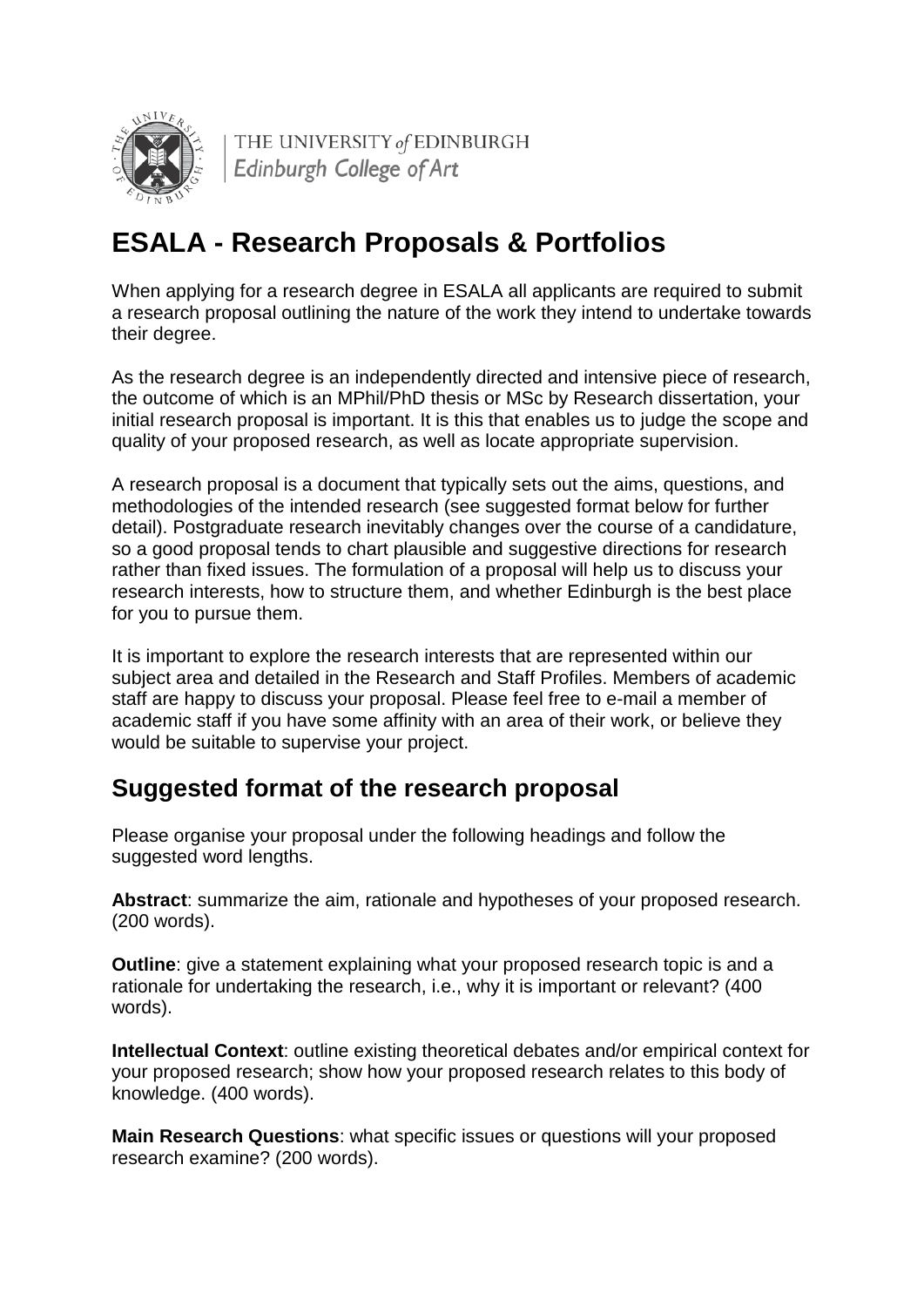**Methodology**: what method, or methods, will you use to address your research questions? (200 words). If your research is text based, discuss the documentary/theoretical/archival methods you will use to analyze your source materials. If you plan to undertake empirical work, outline some of the fieldwork techniques you might use. If you plan to work with non-textual media (drawings, models, video, photography), outline the techniques and exemplars that will guide your work.

**Ethical Issues**: note any ethical issues arising from your research (ethics can be interpreted in a broad sense as well as, for example, matters of consent and confidentiality).

**Timetable**: provide a timetable for your research. If you intend to do fieldwork overseas, or archival work, identify what this will entail and how it fits into the timetable.

**Audience and/or User Community**: if relevant, indicate how you expect your research to be useful, and to whom.

• [Further information from Student Recruitment and Admissions](http://www.ed.ac.uk/polopoly_fs/2.9245!/fileManager/HowToWriteProposal.pdf)

## **Portfolios**

PhD Architecture by Design also requires the submission of a portfolio of recent work.

- For these programmes, the portfolio is the most important part of the application and these notes are intended to offer some guidance in preparing one.
- Members of the admissions panel are looking for highly motivated applicants with the skills and attributes that will enable them make the most of the programme. They want to form an understanding of how you, as an applicant, might benefit from and contribute to the programme. The portfolio is one the best devices we have to help form that judgment. It allows us to build up a picture of your capacities to draw, make things, think creatively, manipulate form, organize information, and handle ideas. Therefore it is important to consider carefully how you assemble your portfolio.

#### **Format**

• Portfolios should be presented digitally as PDF documents. The pages should be set up at A4 size, organised in 'landscape' format. Make sure the portfolio is saved as a single PDF file (i.e. not as lots of separately saved pages). On the first page of the portfolio incorporate your name and UUN, and on the pages immediately following include a brief CV and your personal statement. Present your design work in an intelligent and understandable way. Give the titles of projects, and annotate drawings etc. as required. Organise your work so that the admissions panel can see and appreciate your development.